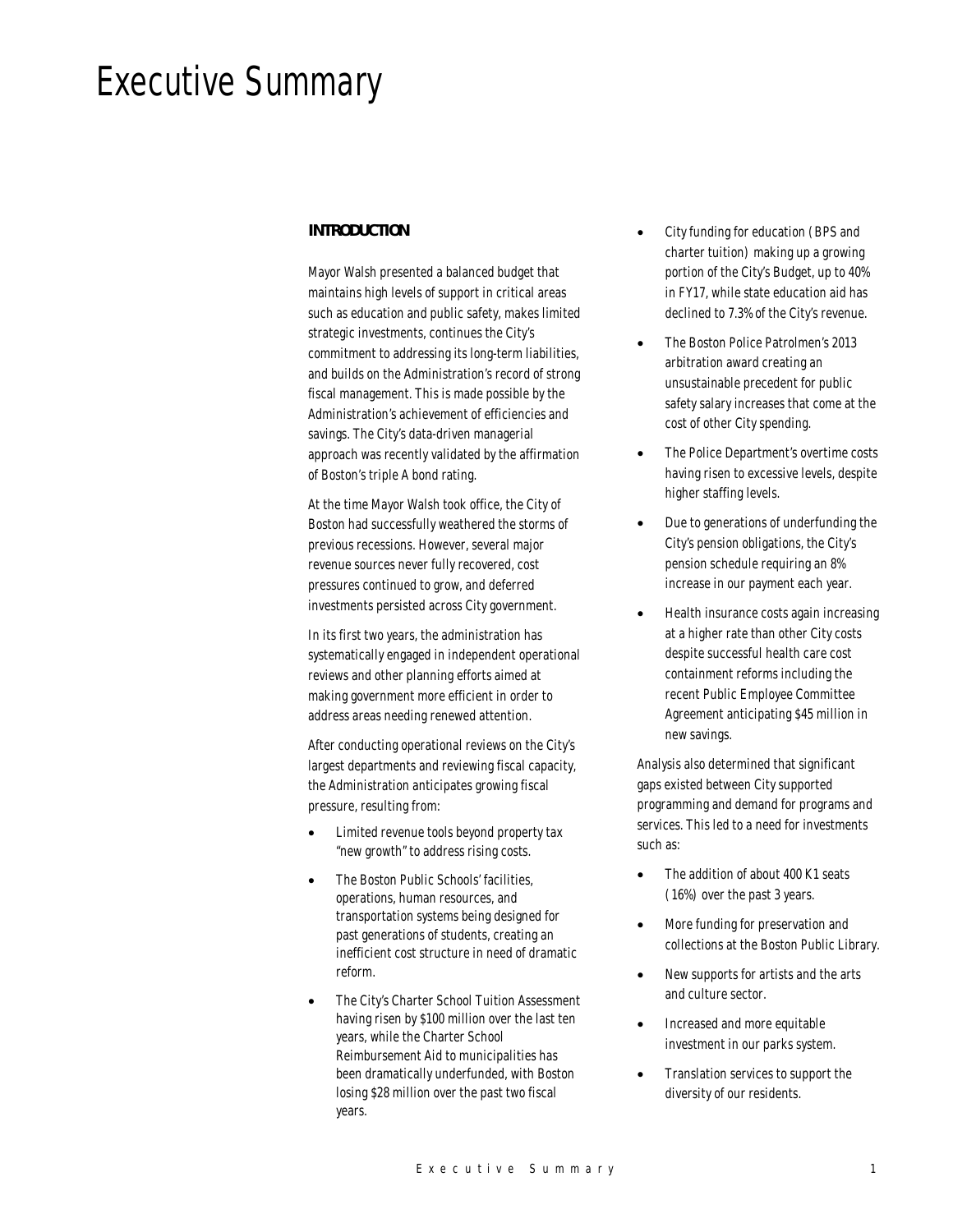- More EMTs to serve the growing needs of our increasing population.
- Conversion to a 311 constituent hotline to meet the modern demand for municipal services.
- An expansive, accessible rollout of early voting.
- Several reorganization efforts to properly define departmental responsibilities and more adequately serve the public.
- Upgrades to deficient public safety equipment.

Complicating the dual challenges of limited fiscal capacity and the rising expectations for the delivery of City services are two unknown cost drivers that will impact FY17 and beyond. Almost all of the City's collective bargaining agreements will expire in FY17. Salary increases in these agreements will have a direct impact on dollars available in FY17 and in the coming years. In addition, the proposed charter school cap ballot initiative could have a devastating effect on the City's future finances, unless the State acts to address the charter school cap and transition financing in a way that protects Boston.

The Walsh Administration has been successful in beginning to address these challenges, and this budget builds on that success. But without changing the way we do business, growth in the City's budget threatens to become unsustainable. For that reason, limited investments in this operating budget must be funded through the enactment of cost saving reforms.

In FY17, the Walsh Administration will make government work better for those who live and work here by implementing reforms to improve service and reduce costs, continuing fiscally sustainable practices that have been key to the City's economic success, and taking steps to meet the population's changing needs. This approach is critical to Boston's success in growing as a thriving, healthy and innovative city.

# REVENUE

Over the past ten years, the City's revenue structure has steadily shifted toward a growing reliance on property tax. Thus while our property tax growth is robust in FY17, that growth is offset by sluggish and unpredictable state revenue growth.



**Categories of Recurring Revenue** *FY08 & FY14-FY17 Percentages may not add due to rounding*

#### Figure 1

Boston has limited ability to raise revenue compared to other major American cities. Boston relies heavily on property tax revenue, while other cities such as Chicago, New York and Denver collect other types of broad-based revenues, such as sales and income taxes.

It is in this context that the Walsh Administration and the City Council adopted a balanced budget relying on \$2.98 billion in revenue, a \$118 million (4.1%) increase over the FY16 budget, supported by strong property tax growth, moderate growth in local receipts and slow state aid growth.

Local sources continue to drive revenue growth in FY17, as property tax and local receipts make up 92.8% of revenue growth over FY16. The City is projecting property tax revenue growth of 4.9%, again driven by new growth. Boston's property tax revenue is significantly constrained by Proposition 2 ½, meaning that while property values are growing swiftly, Boston's levy on existing property is limited to 2 ½% growth. In this economy, Boston is benefiting from new growth, or new property tax levied on new construction. However, as was evident during the last recession – new growth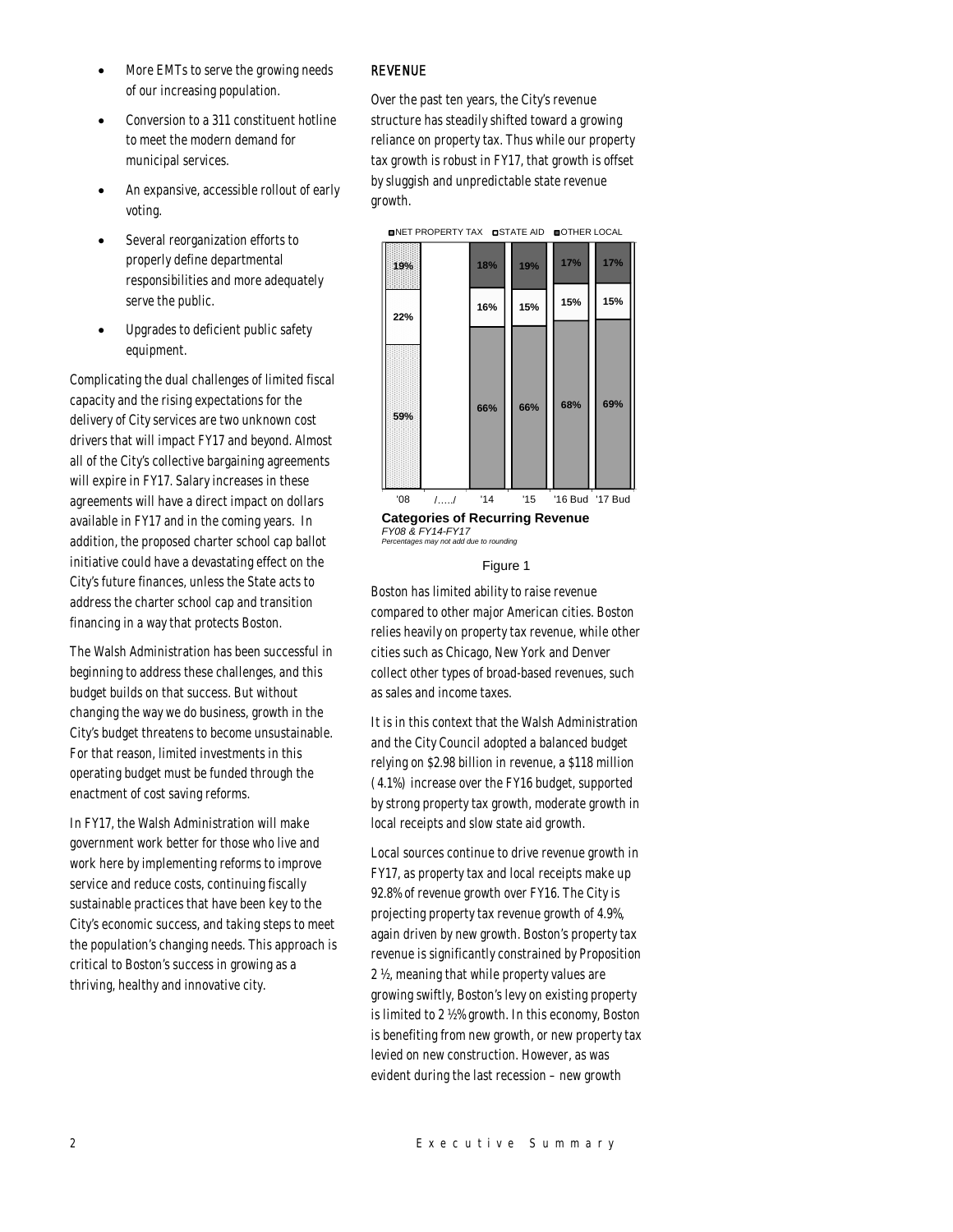revenue is volatile, and will drop when the market causes construction to slow.



**Sources of Property Tax Growth** *FY05 - FY17*

Figure 2

Local receipts, which include revenues such as excises, fees, fines, and permits, are projected to grow at \$15.9 million (3.4%). Boston is projecting strong room occupancy and meals excise revenue as well as continued permit revenue growth from commercial and residential real estate development. Also in local receipts, Boston is projecting declining 121A revenue as expiring property tax incentives convert to property taxes.

State revenue, the City's second largest revenue source, never recovered following the last recession. In FY17, Boston's state revenue is budgeted to grow at \$8.5 million, 2.0% over FY16. This is still \$60.8 million, or 12.3%, lower than Boston's state aid in FY08. Over that same time, state assessments, driven largely by Boston's Charter School Tuition Assessment, have grown by \$117.1 million. Together this has caused Boston's net state aid to decline by nearly \$178 million over the last decade. This trend is unsustainable and will continue to have major programmatic impacts unless reversed.



In FY17, Boston's Chapter 70 Education Aid is budgeted to grow 1.7%. The Chapter 70 Education Aid formula does not work for Boston. Despite the Commonwealth adding over \$900 million to Chapter 70 Aid since FY08, Boston's Chapter 70 Aid is only \$300 thousand higher than it was in FY08.

Over the past two years, the State's underfunding of the Charter School Tuition Reimbursement led to a \$29 million revenue loss for Boston. Having focused its FY17 state budget advocacy on this item, Boston was optimistic that the State would increase its statewide funding level. Therefore, the Adopted Budget included \$23.2 million in Charter School Tuition Reimbursement, based on funding levels in the Senate Budget. Following release of the City's budget resubmission, the legislature reduced the Charter School Tuition Reimbursement funding level; this change is a revenue exposure that Boston will track as it manages the FY17 Budget. This revenue source could also be a larger liability if the state budget fails to remain in balance and emergency 9c cuts are made.

#### EXPENDITURES

On the expenditure side, the FY17 budget reflects a \$95.4 million (3.3%) growth over FY16 estimated expenditures.

Of that growth, City Departments, Boston Public Schools (BPS) and the Public Health Commission (PHC) (net health insurance and pension costs)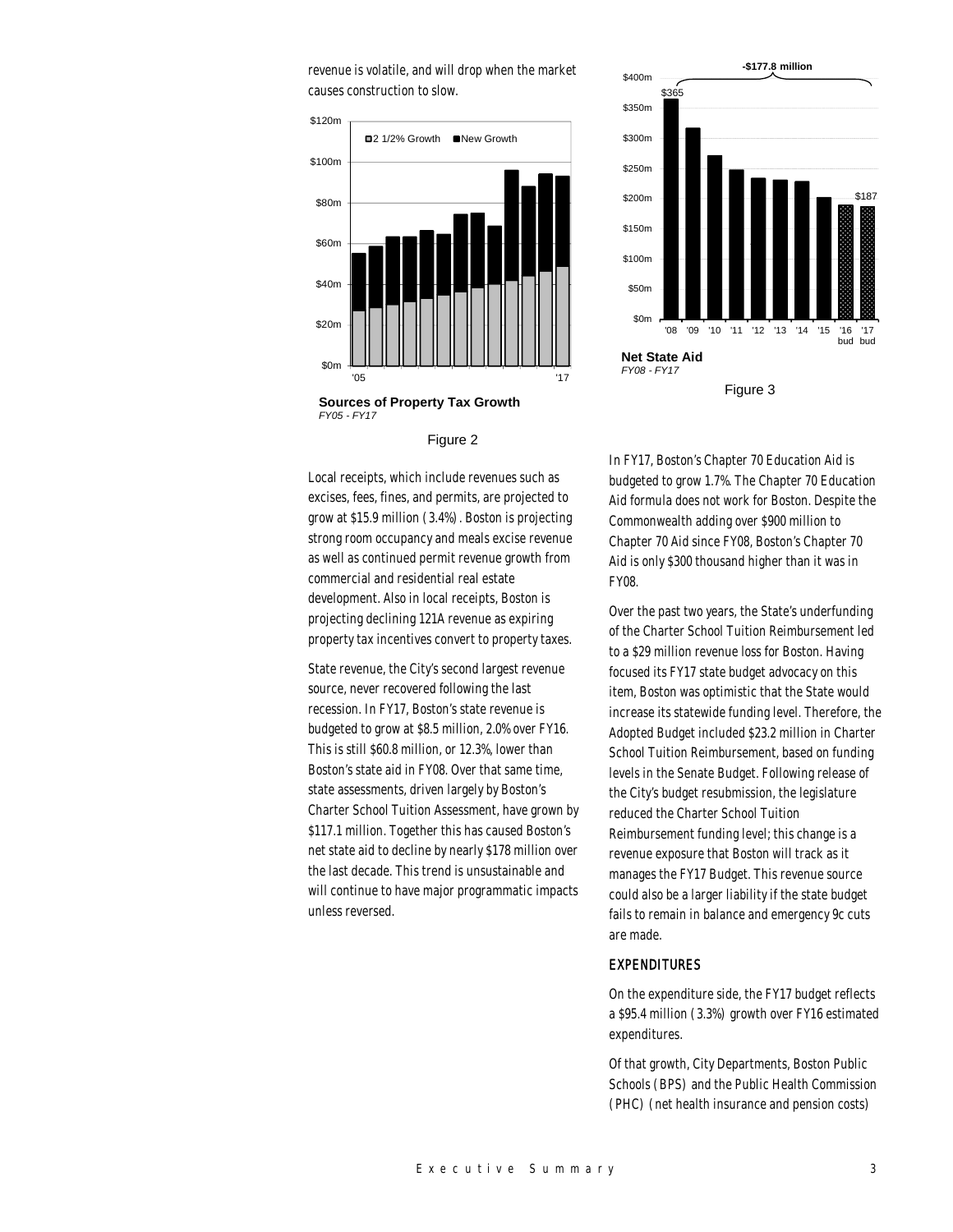are growing by \$32.0 million or 1.7% over FY16 estimated spending. These departmental increases are low relative to other years due to the expiration of nearly all collective bargaining agreements by early in the fiscal year. Only Fire and Emergency Medical Services (EMS) have negotiated wage increases set for FY17, and their budgets reflect that difference.

To afford limited investments in FY17, the City has implemented a number of cost saving reforms in FY17. Notably, Public Safety and Streets departments will cut employee overtime hours in FY17, saving the City \$11.6 million. This budget builds on the success the Police Department has had in FY16 in reducing overtime hours from FY15. City departments are saving about \$4.7 million by inactivating over 100 vacant positions without impacting service levels. The City is achieving nearly \$1 million in utility savings from reduced usage and lower rates, and almost \$400,000 in savings by tightening waste and other contracted services budgets. The Public Health Commission is saving \$1.4 million through a number of budget tightening measures; and while their budget continues to grow by more than other departments, BPS has committed to reducing costs in several areas, including significant savings in their transportation budget.

As part of its reform to cut public safety overtime and give public safety departments meaningful spending limits, the Walsh Administration is fully budgeting for public safety overtime for the first time in over 15 years. Previously the true cost of public safety overtime was not apparent in the budget, as it was budgeted at an inadequate level, accounted for through conservative revenue budgeting, and then covered at year end with revenue surpluses. This practice provided no functional limit on overtime spending. From FY10 to FY15, the Police Department's overtime hours increased 34% and the Fire Department's overtime hours increased 17%. Recognizing the need to look critically at every dollar spent on overtime, the Police Department, under Mayor Walsh's leadership, began reducing overtime in FY16 by reviewing staffing levels at each district and more carefully examining court overtime spending. In FY17, public safety overtime is budgeted \$20 million above FY16 budgeted levels, but lower than FY16 estimated spending due to the Police

Department's 15% reduction in hours from FY15 and the Fire Department's 5% reduction in hours from FY16.



**Police Department Overtime Hours FY14-FY17 (FY17 Budgeted Target)**

#### Figure 4

The School Committee approved a \$1.032 billion budget for the Boston Public Schools. This brings total education spending (including district and charter schools) to 40% of the city budget. This budget represents a \$15.4 million increase over the previous fiscal year, an amount that could go up when the next round of collective bargaining agreements are negotiated.

The City's investment in the Boston Public Schools is more robust than ever. According to a report by the US Census Bureau, the Boston Public Schools invest more money per student than any of the 100 largest school districts in the nation. Much of this investment is purposeful and results-driven, but some is the result of inefficiency. For example, the Administration believes investing in quality teachers leads to better student outcomes. And in fact, BPS spends 54% more on its teachers than other districts do (according to a report by Education Resource Strategies). BPS's student to teacher ratios are 17% lower than the district's peers, and Boston pays teachers 29% more. Boston also instituted a policy of mutual consent hiring, which gives school leaders more autonomy to hire quality, diverse teachers. However, it has also left the district with a very expensive excess teacher pool.

Boston also spends heavily on school transportation, at over \$100 million, or 10% of the BPS budget. Although Superintendent Chang is actively working to find every possible efficiency in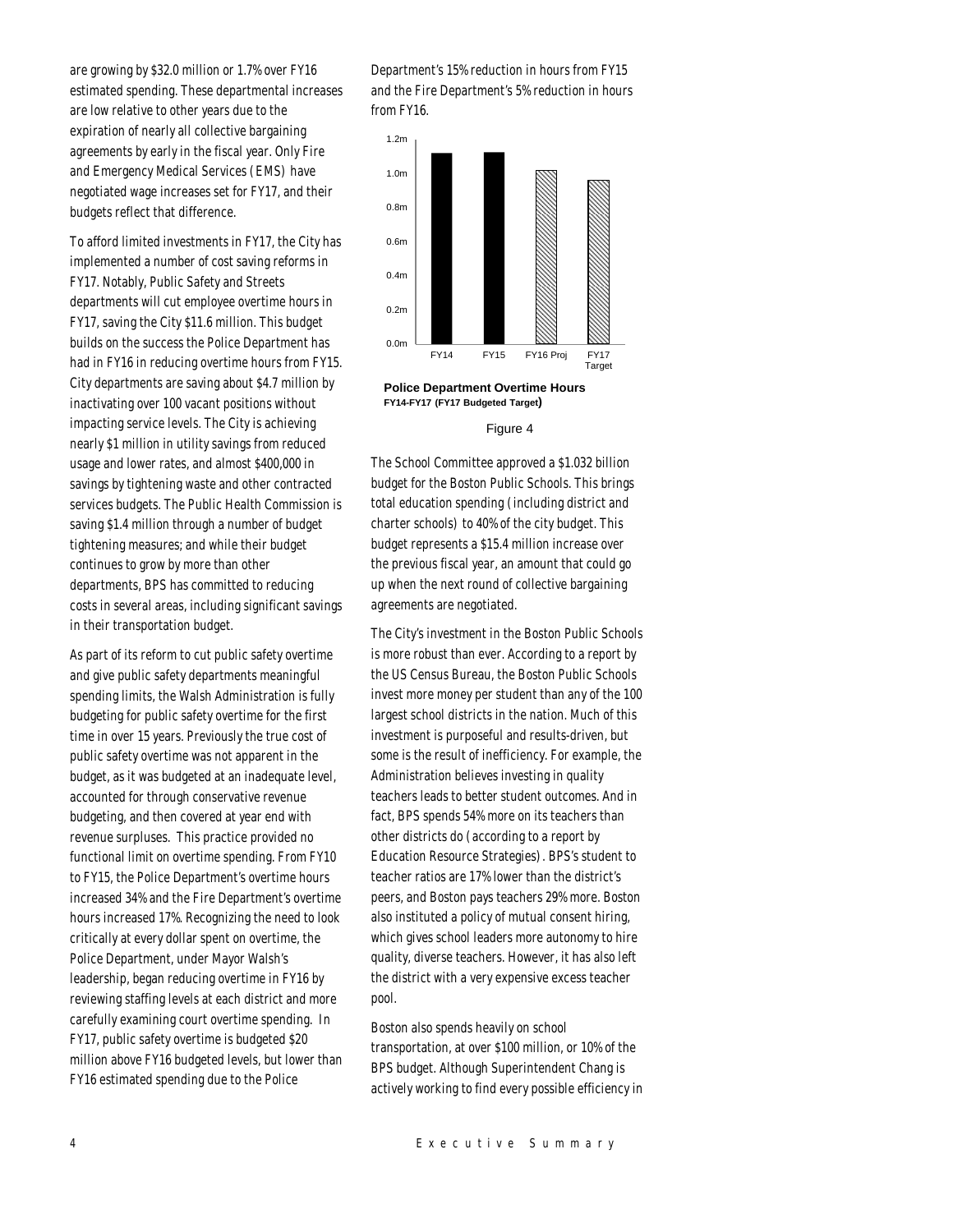the BPS Transportation Department, transportation costs will remain high in the near future due to a number of benefits BPS provides to its families. For example, to prevent disruption to families when BPS moved to the Home Base school assignment system, BPS allows students and their siblings to stay in their old schools, regardless of the distance from their home. This is a great benefit to families, but these exceptions increase the geographic distribution of a school's students, lead to vacant buses, and create inefficiencies that limit the district's ability to manage transportation costs.

Teacher compensation and transportation are just two examples of areas where Boston invests more heavily than comparison districts. Others include Special Education and English Language Learning. For example, next year BPS is increasing resources for its English Language Learning population, and expanding ELL academic programs, Sheltered English Immersion programs and teacher training.

The City is making strong investments in Education in FY17:

- \$3 million to add 200 new prekindergarten seats, for a total increase of 400 budgeted seats since the Mayor took office;
- \$1.2 million for Excellence for All to bring a rigorous 4th grade experience to a diverse set of students;
- \$650,000 to open 33 new classrooms at 18 new schools;
- \$1 million for a data system to improve parent access to children's special education plans;
- \$1 million for additional support teams for inclusion classrooms;
- \$1 million for transition services for special education student age 14–22;
- \$1 million for planning to extend the school day for over 15,000 additional students in the near future; and
- \$600,000 for a new transportation data system that will help BPS to track ridership, provide information to parents, and improve student safety.

Despite the City's investment in education far outpacing other City appropriations, BPS faces recurring budget challenges. Since 2008, the City has increased funding for BPS by \$232 million while:

- Assessments for charter schools have grown by \$103 million;
- Our Chapter 70 state education aid has been stagnant; and
- The State has underfunded the Charter School Tuition Reimbursement.

Without reform to BPS's cost structure, the School Department will face increasingly difficult budgetary decisions every year. To gain the tools necessary to make systematic changes, the City and BPS have launched long-term financial planning; Build BPS, a 10-year school facilities master plan; central office reforms; a fresh approach to collective bargaining; and enhanced State House advocacy.

Boston's Charter School Tuition Assessment is projected to increase by \$9.9 million (6.8%), as over 10,000 students are projected to attend a Commonwealth Charter School in FY17. Boston has seen its charter school costs rise dramatically since the enactment of the 2010 Achievement Gap Legislation (130% or \$88.5 million between 2011 and 2017). Unfortunately the Commonwealth has not fulfilled its obligation under the 2010 law to fund Charter School Reimbursement, totaling \$29 million in lost revenue for Boston in FY15 and FY16. As Boston looks to the future, voter approval of the proposed charter school cap ballot initiative could have a shocking effect on the City's finances, as the new state cap allowing an additional 12 schools a year would nullify community caps in practice. In 2015, Mayor Walsh proposed a moderate cap lift growing at 0.5% a year, paired with charter financing reforms that would create a reliable transition funding mechanism for Boston. This fiscally responsible approach would protect Boston taxpayers and would not pit district public schools against public charter schools.

Non-departmental appropriations are increasing by \$27 million, and are being driven largely by growing health insurance costs and a reserve for collective bargaining increases to be negotiated in the next round of agreements.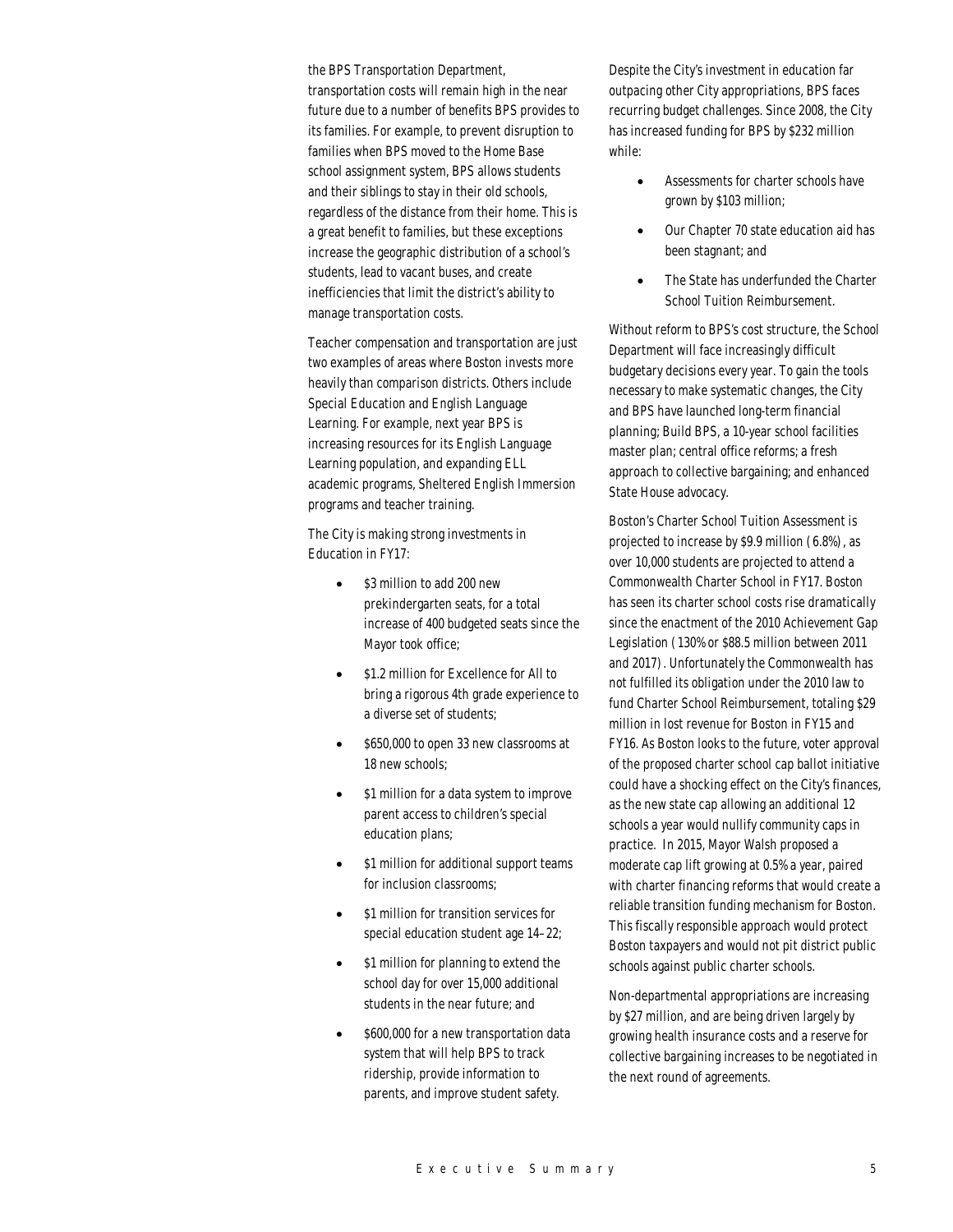The City is projecting a 5.4% increase in health care related costs for City employees and retirees, primarily due to an increased cost trend for pharmaceuticals. The net impact of those cost increases are muted partially by savings realized through the most recent Public Employee Committee (PEC) Agreement negotiated by the Walsh Administration in 2014, and projected to save at least \$45 million through 2020. This agreement includes incremental decreases in the City share of premium over several years, competitive bidding of offerings, reduction in expensive and duplicative plan options, and exploration of possible pharmacy management alternatives to reduce future costs. Consistent with national and local trends, Boston's health care costs have dramatically increased since 2001. Combined with long-term post-employment benefits, these costs now constitute a larger (12.7%) share of the City's budget. This nationwide trend increases the significance of savings opportunities provided through the PEC agreement, which took effect this past July.



The City's fixed costs are rising by \$31.7 million (5.4%), which is largely driven by growth in Boston's Charter School Tuition Assessment, as well as increases in Debt Service and Pension costs. The Administration will continue to maintain the City's pension funding schedule, which is on track to reduce the unfunded liability to zero by 2025. Also, this budget again dedicates \$40 million toward reducing the City's long term other post-employment benefits (OPEB) liability. These fiscally responsible actions are critical to the Walsh Administration's prudent financial

management policies, which have contributed to the recent affirmation of Boston's triple A bond rating.

In the area of debt service, the City continued to benefit from favorable interest rates and its position as an attractive investment, and borrowed at its lowest rate in recent history, while receiving high premium on the FY16 bond issue. This is keeping debt service costs lower than they otherwise would have been in FY17. Even with the recent favorable borrowings, debt service costs are projected to increase by \$13.4 million in FY17. These growing debt service costs support the City's Building a Better Boston Capital Program.

The Building a Better Boston Capital Program invests in our City to promote economic development, neighborhood vitality, quality education, health care, and public safety. As Boston looks toward the future through Imagine Boston 2030, Bostonians have defined four goals to guide our City's growth:

- Provide quality of life in accessible neighborhoods.
- Drive inclusive economic growth.
- Invest in infrastructure, open space and culture.
- Promote a healthy environment and adapt to climate changes.

Over the next several years, the City's Building a Better Boston Capital Plan will play a critical role in achieving several of these goals, as a major investment program for the City's future. This year, Boston's Capital Plan aims to initiate early action items from the City's Open Space Plan and Go Boston 2030 while prudently preserving capacity for future projects from ongoing City planning initiatives, especially Build BPS, the 10 year educational and facilities master plan for Boston Public Schools.

# FY17 BUDGET PRIORITIES: THRIVING, HEALTHY, INNOVATIVE

Through operational reviews, data-driven initiatives, and other planning efforts, the Walsh Administration has identified need for investment in key areas ranging from access to quality early childhood education – a critical piece in closing achievement gaps, to addressing chronic and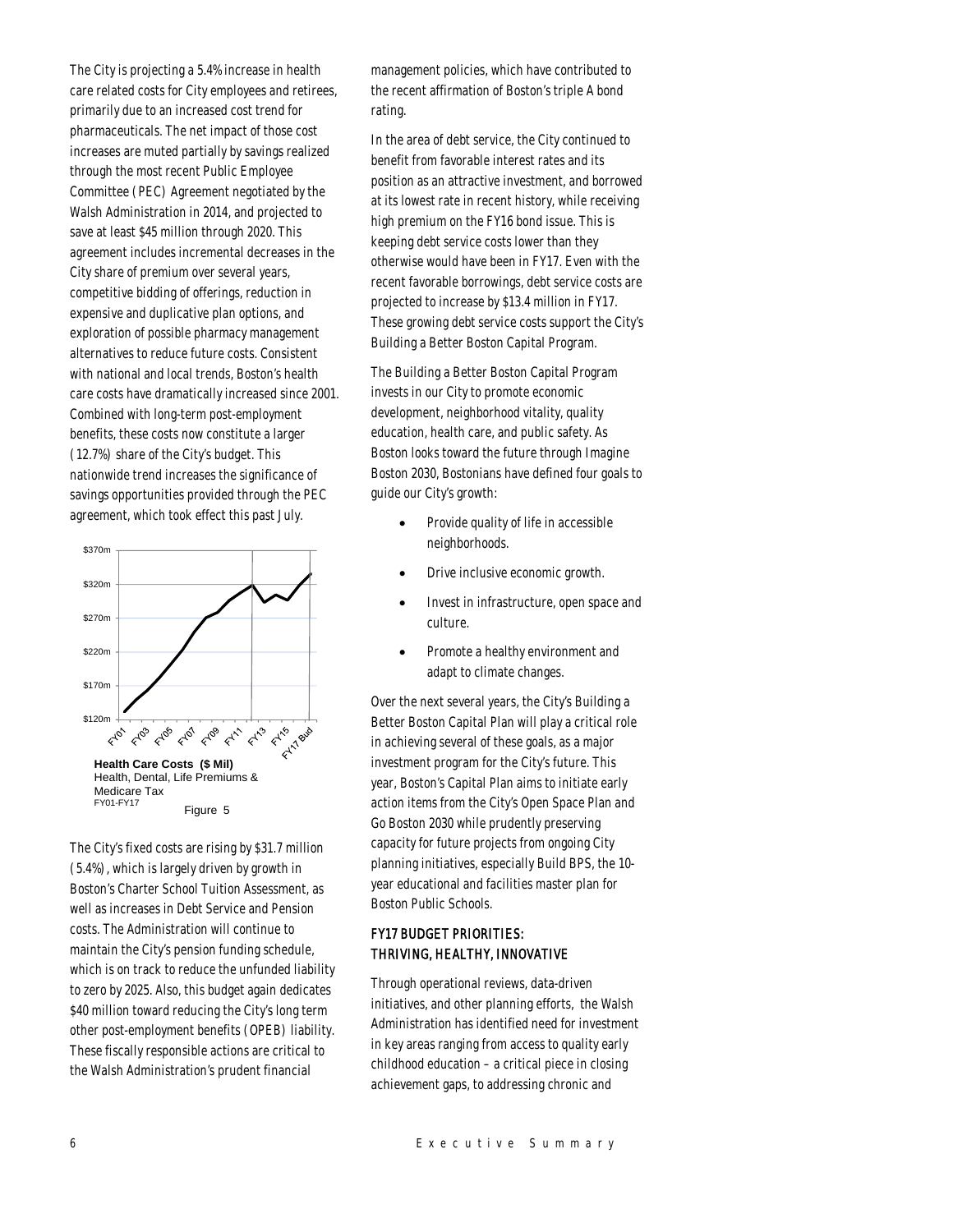veteran homelessness, to reducing Emergency Medical Services (EMS) response time. Given limited fiscal capacity, this budget achieves savings to support targeted investments that are critical to the Mayor's strategies aimed at creating a thriving, healthy and innovative city.

Through the Building a Better Boston Capital Plan, the City is also making new capital investments - investments in the City's infrastructure paid for in a large part through annual borrowing. The City will be able to make new investments in the Capital Plan due to a reevaluation of all future projects relative to immediate need, increasing annual borrowing within the City's debt affordability policy, utilizing the City's Parking Meter Fund to support a portion of the Northern Avenue Bridge project, and applying the City's one-time FY16 snow surplus toward one-time capital projects. The Capital Plan also preserves bond cap for future projects coming out of Build BPS.

# EDUCATION

# Increasing Access to Quality Early Childhood Education

Mayor Walsh is committed to ensuring that every child in Boston gets off to the right start in life. Currently, 90% of Boston's 6,000 four year olds are enrolled in a preschool program, whether schoolor community-based. However, not all programs guarantee well-trained and well-compensated teachers, a high-quality curriculum, a safe and supportive environment and opportunities for family engagement. Mayor Walsh wants to make sure that every preschool option in Boston is highquality and that all four-year olds in the city are able to participate in the best early learning programming in America. To achieve this goal:

- Mayor Walsh established a Universal Pre-K (UPK) Advisory Committee to develop initial recommendations for the development of a comprehensive mixed delivery UPK system modeled after BPS's rigorously tested K1 system. The City is currently exploring ways to initiate quality-improving investments in both school classrooms and community-provider settings;
- The Mayor's Office worked with Boston Public Schools to invest in 200 new K1

seats in BPS schools over the last two years. In FY17, the Mayor and Superintendent Chang will invest \$3 million to expand BPS K1 programming by another 200 seats; and

The Mayor's Education Cabinet collaborated with the Massachusetts Department of Early Education and Care and counterparts from Lowell, Holyoke, Lawrence and Springfield to secure a \$15 million federal preschool expansion grant to improve quality in and expand access to community-based programs. \$3.5 million of the grant supported the efforts of Boston-based providers in the current school year. The federal government announced a second year of funding for Boston and its partner cities this past fall.

## Investing Thoughtfully in Special Education

BPS is planning to invest in special education in three critical areas: support teams to work directly in schools with teachers and school staff, a new data system that will give parents timely and accurate access to IEP information, and transition services for students as they prepare to move on from BPS. These three investments are part of a broader commitment to provide better, more inclusive special education services in the least restrictive setting and to help all students prepare for success after they leave BPS.

#### Launching Excellence for All

Through a \$1.2 M investment in the FY17 Budget, BPS is launching Excellence for All. This initiative grew out of Superintendent Chang's 100 Day Plan for the start of his tenure in Boston. The initiative is intended to expand access to rigorous curriculum and enrichment experiences for students in Boston Public Schools. During school year 2016-2017 the district will focus on 4th grade classrooms, some in Advanced Work Class (AWC) schools and some in non-AWC schools. As a result of this initiative, hundreds of additional 4th grade students will have access to rigorous academic and enrichment experiences.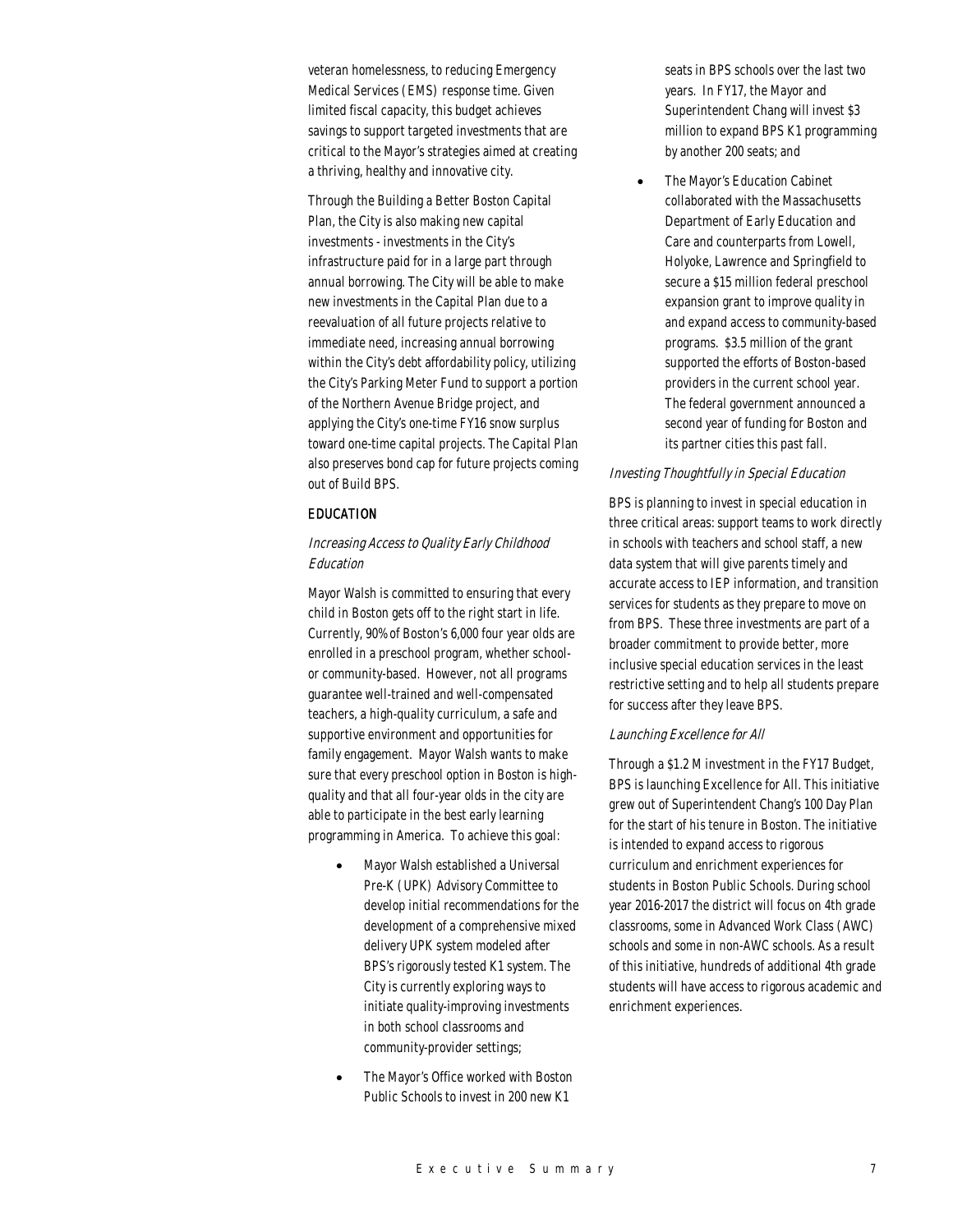## **HOUSING**

## Implementing Boston's Homeless Action Plan

With the publication of the Action Plan to End Chronic and Veteran Homelessness last year, Mayor Walsh reinforced the City's commitment to continue to care for the most vulnerable populations in our community. The Action Plan calls for a single, integrated homeless system, which will move homeless individuals from Boston's streets and shelters into permanent housing quickly.

As part of the Action Plan, through the Boston Homes for the Brave initiative, Boston has housed 605 homeless veterans since July 2014, and effectively put an end to chronic veterans' homelessness in Boston. Because of its commitment to ongoing investment in housing and services, Boston has one of the lowest rates of urban, unsheltered street homelessness in the United States; however, as a regional hub for services, the need to continue assisting Boston's homeless has persisted. With the launch of the Action Plan, Mayor Walsh has made a commitment to end chronic individual homelessness by 2018.

To support the Mayor's Action Plan, the FY17 budget includes an increase of \$1.3 million in general funds and \$2 million in federal funds to provide front door triage staff at Pine Street Inn, rapid rehousing rental assistance, additional emergency shelter to families, and low barrier permanent supportive housing for the homeless.

# Improving Homeless Shelter Service and Safety

The Boston Public Health Commission (PHC) provides food, shelter and other comprehensive services to over 650 homeless individuals each night at its Woods Mullen and Southampton Street shelters, and plays a critical role in the Mayor's strategy to end homelessness in Boston. In FY17, the City is investing additional resources to enhance service levels at these locations. Additional funding allows for the full implementation of a front door triage department that enables shelter staff to meet with every new guest entering the shelters to conduct an in-depth assessment, and to develop a client-centered plan to exit the emergency shelter system as quickly as possible. The investments, which include hiring a mix of coordinators, assistant coordinators,

counselors, and security staff, will also enable PHC to efficiently operate the shelters on 24/7 basis and better assist Boston's most vulnerable population with case management, medical and behavioral health services, career counseling, job training, substance abuse prevention, and housing support.

# **MOBILITY**

Mayor Walsh's FY 2017 Capital Plan projects spending over \$275 million in improving Boston's streets over the next five years. These investments will not only help strengthen Boston neighborhoods, but also unlock a new generation of inclusive growth in the city.

#### Delivering Exceptional Basic City Services

Through 311 requests, when out in the community, throughout Go Boston 2030 – Boston's comprehensive transportation planning effort, and elsewhere, the Walsh Administration has heard from residents how much the basics matter. At the heart of this capital plan is a strong investment in essential city services that touch most of our residents. This budget increases Boston's street resurfacing and sidewalk repair program by nearly \$4 million and bridge repair program by over \$6 million. Building on the nearly 100 miles of road work performed in the last two years, this investment will be targeted to creating more accessible sidewalks for pedestrians and smoother roads for drivers and cyclists along our major arterials. Increased bridge funding will help prepare spans, such as the North Washington Street Bridge, for more comprehensive capital improvements.

# Helping People Move Through the City Safely and Reliably

Through Go Boston 2030, residents have identified safety, reliability and accessibility as top priorities for transportation improvements. This capital plan invests in those priorities. In FY17, City is investing \$3.1 million in Vision Zero - a campaign Mayor Walsh launched in 2015 to eliminate serious injuries and fatalities in our roadways. To ensure our streets are well-lit, the City will continue its comprehensive conversion of all electric street lights to LED lights, saving money and lowering energy use with each retrofit. To help people travel more efficiently and predictably through the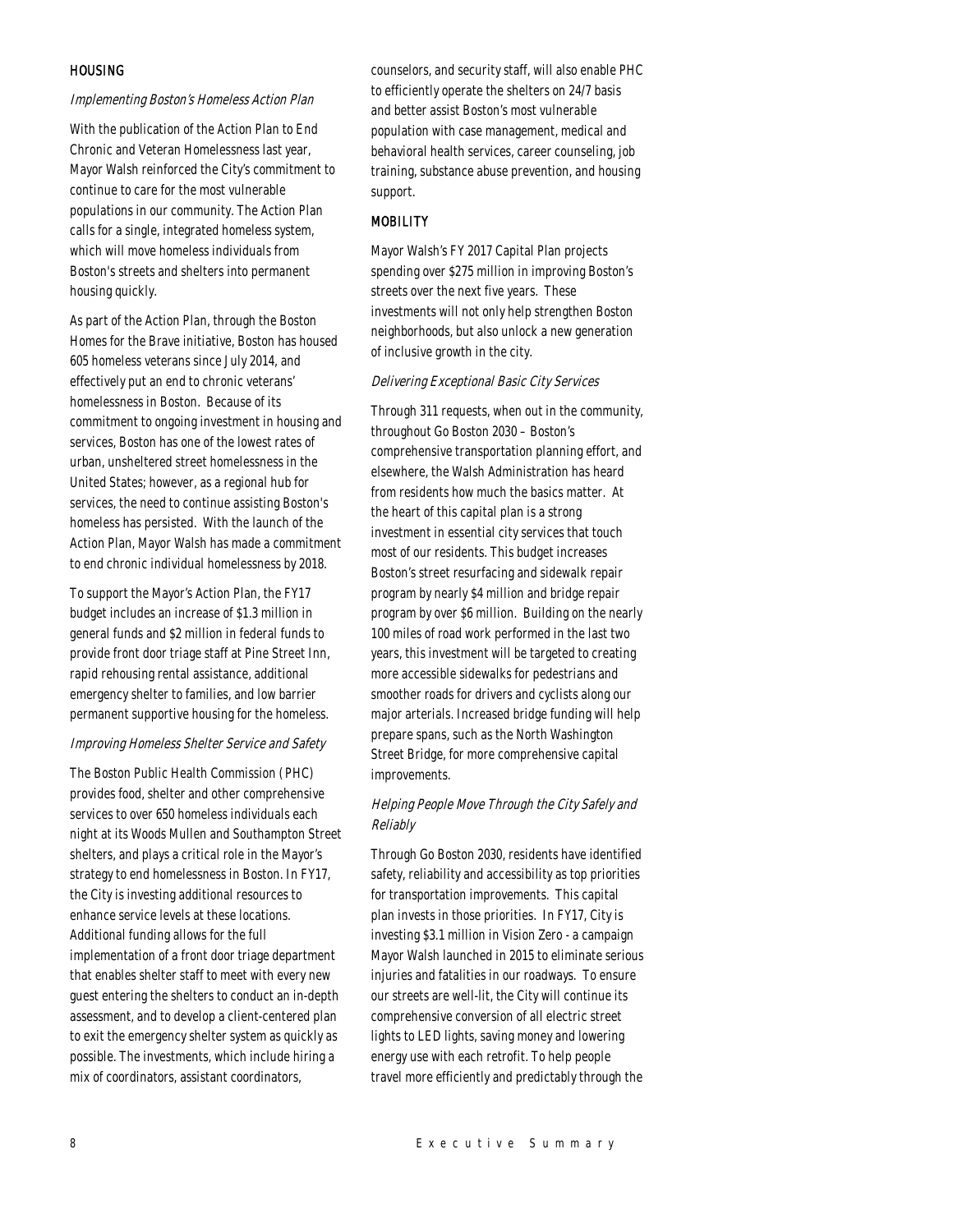busiest areas of the city, we will also invest over \$2 million to maintain, re-time and upgrade traffic lights and pedestrian signals.

# Building Great Streets that Anchor Great Neighborhoods

This capital plan also invests significantly in the comprehensive redesign of squares, corridors and public spaces across the city. These planning, design and construction projects stretch from Charlestown's Sullivan Square to East Boston's Central Square, from the Commonwealth Avenue corridor in Brighton and Allston to the Freedom Trail downtown, from Dudley Street in Roxbury to North Square in the North End, from Quincy Street in Dorchester to Audubon Circle in the Fenway. Each project will help transform these areas reflecting the vision of the local community.

# ENVIRONMENT, PARKS & OPEN SPACE

Parks First, launching this spring with capital and operating investments, is a comprehensive initiative ensuring that Boston's open spaces are among the nation's most accessible and equitable. Parks First is a commitment to achieving these goals through investments in excellence in design and management. Parks First posits that Boston's open spaces are among the first tools that can be used in fostering community, adapting to climate change, promoting public health and wellness, and creating livable neighborhoods in an era of increasing housing density.

To date, the Walsh administration made an unprecedented investment in Parks. Mayor Walsh has dedicated \$47.6 million in capital funds to Boston's parks, and the FY17 operating budget will be the largest in the department's history.

### Improving Access

A two-year, \$5 million dollar investment in pathway and entrance improvements to Boston's largest open space, Franklin Park, will increase usage and safety of this Emerald Necklace anchor for the neighborhoods of Jamaica Plain, Roxbury, and Dorchester, and for visitors citywide. This project is the largest park-only project in Franklin Park in close to a century.

An expansion of Boston's seasonal park ranger workforce will ensure that Boston's green spaces are welcoming and safe spaces for residents and visitors. These ambassadors will patrol the

Emerald Necklace, including America's first park, Boston Common.

# Enhancing Equity

Ninety-seven percent of Bostonians live within a ten-minute walk of a park, but those spaces are only truly equitable if they serve the diverse needs of all residents. Parks First recognizes the need for inclusive design and has created robust budgets for park renovation projects at Smith Playground in Allston, Noyes Park in East Boston, and Garvey Playground in Dorchester.

FY17 will see the beginning of a comprehensive redesign of the 45-acre Harambee Park in Dorchester and Mattapan. The renovation will include environmental improvements, pedestrian pathways, field renovations and entrance improvements transforming Harambee into a premier example of community-led comprehensive planning.

#### Striving toward Excellence

Last year, Mayor Walsh created the first second maintenance shift in Boston Parks and Recreation Department history. Parks First will expand the department's seasonal maintenance workforce to ensure that Boston's neighborhood parks receive an increased level of care.

Parks First will expand recycling into two to three signature parks, providing Bostonians with an opportunity to act as stewards of their environment and complement the City's Greenovate strategy.

#### PROSPERITY AND EQUITY

#### Launching the Early Voting Initiative

Boston will expand access to democracy through the Early Voting Initiative. A vibrant democracy furthers Mayor Walsh's goal of a thriving, healthy, innovative Boston, and the Early Voting Initiative will increase voting opportunities for all qualified voters in each of the city's nine council districts for the November 2016 election. With election officials preparing for heavy turnouts and multiple page ballots for the November 2016 Presidential and State election, this initiative will make participation more convenient for all, particularly those who face work schedule, family obligation, or other obstacles to going to the polls.

To ensure equitable access, this investment goes well beyond the state requirement of one early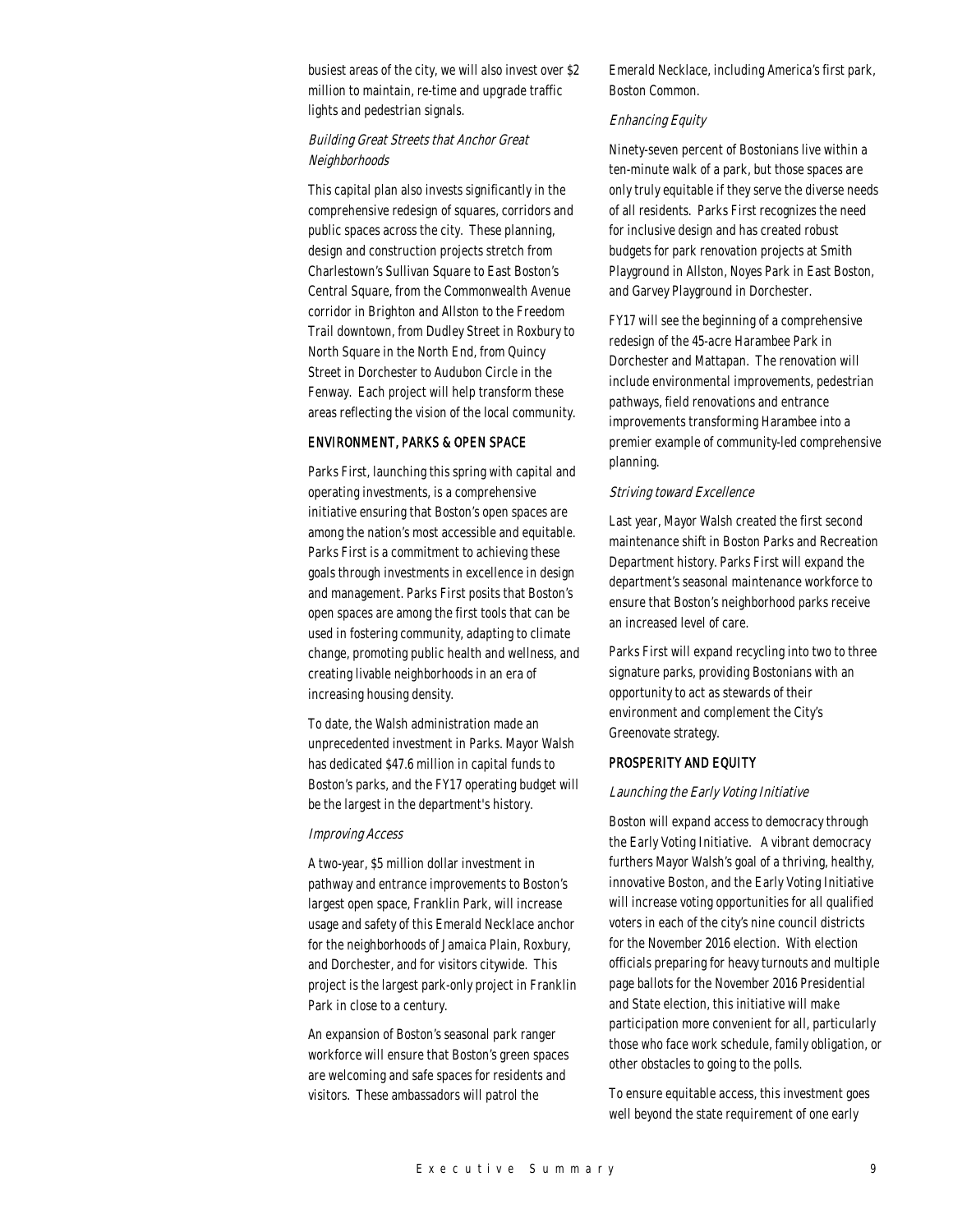voting site to be open during normal business hours. Boston will implement early voting sites in each City Council District, as well as provide voting opportunities in the evening and on the weekend to better serve voters in every neighborhood.

# Enhancing Translation and Interpretation Services

With an estimated 97,000 Boston residents having limited-English proficiency, the need for a comprehensive way for government to interact with them is felt daily. In FY17, Boston will launch new methods of engagement with the non-English speaking residents of Boston and centralize the translation and interpretation services within Boston 311. Starting in FY17, Boston 311 call takers will have the ability to interact with citizens through interpreters. The City will also have new resources to translate newsletters, press releases, and other notices in a variety of languages. Through a new coordinator, the City will ensure that a high quality service is provided.

# Supporting Small Businesses

Small businesses make up the foundation of Boston's economy. Given that approximately 95% of the City's businesses either employ fewer than 50 individuals or generate less than \$5 million in annual revenue, Boston's emergence as one of the nation's leading economies is inextricably tied to the success of its small business community. Recognizing this link, the Walsh Administration is realigning resources and making targeted investments in FY17 to promote a thriving, healthy, and innovative small business ecosystem.

One of the key findings from the City's 2016 Small Business Plan was that the high number of separate municipal agencies involved in business services makes interacting with the city confusing and difficult for the small business community. Consequently, the Administration is prioritizing coordinated small business service delivery by consolidating and realigning personnel, management, and financial resources while also promoting cross-agency collaboration. In FY17, Boston will consolidate all direct-to-small-business assistance under the Economic Development Cabinet. As a result, small businesses seeking technical assistance will be able to access all available resources through a single point of

contact to streamline the delivery of small business services to constituents, while allowing the City to better align and coordinate related initiatives.

In addition to realigning existing resources, the administration is making investments in small business technical assistance, which includes helping businesses improve their marketing, accessing capital markets, enhancing strategy and operations, and through providing human resources training. As part of this initiative, Boston will invest in closing the gaps in the small business ecosystem, which prevent businesses seeking to scale up from connecting with available resources. By matching the demands of growing enterprises with the City's existing supply of resources and networks, the City will help ensure that the heart of Boston's economy- small businesses- continue to thrive.

# ARTS , CULTURE AND CREATIVITY

# Investing in the Arts

Building on the elevation of the arts in Boston under the Walsh Administration, the City is applying BRA public benefit funds to invest \$1 million in better serving and supporting the artists of Boston. Supporting Boston artists is a key goal of Boston Creates, the forthcoming cultural plan.

The City will invest \$500,000 for Boston AIR (Artists in Residence) to scale up from three to ten full residencies in Boston Centers for Youth and Families with the goal of injecting creative problem solving into municipal processes. This investment will allow for a thorough training program for participating city liaisons and artists, a materials budget for prototyping and innovation, and the evaluation of each project.

The City will support individual artists through \$400,000 in direct grants to Boston artists, awarded through a competitive process.

Finally, Boston will create an Artist Resource Desk dedicated to helping artists and arts sector employees interact successfully with City Hall, and find the resources and assistance they need for their creative projects.

# Protecting the Library's Special Collections

The Boston Public Library is committed to its special collections, and has responded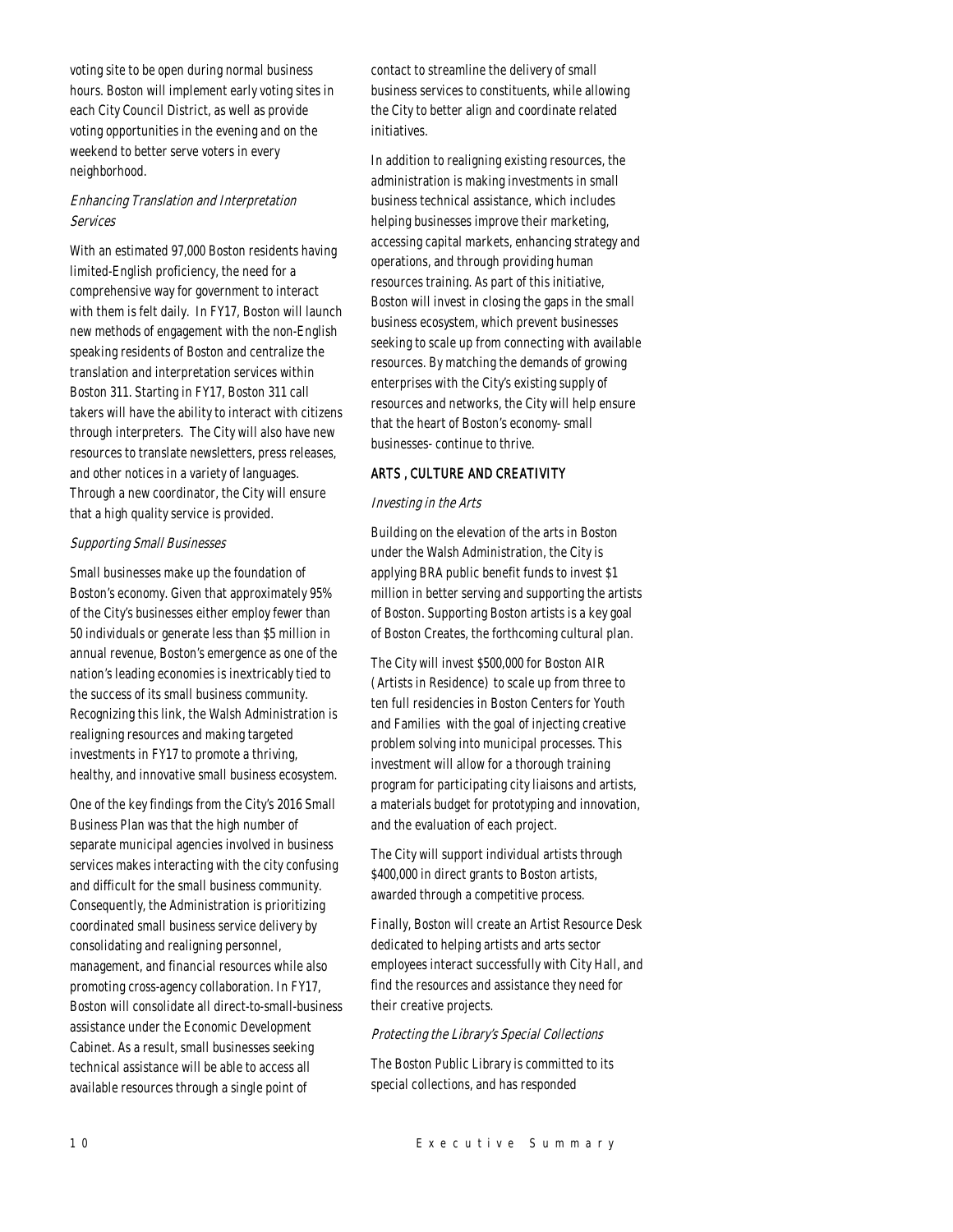appropriately to its 2015 operational review, which cited deficiencies in the inventory of special collections and the necessity for additional actions to secure collections, with the objective of keeping them organized and visible to the public. In FY15, the Library engaged an expert in library and museum special collections to begin an assessment of the Library's print collection. The work to complete a full inventory of collections then began in FY16. While significant progress is being made, the Library and the City are already focusing on the next steps necessary to address the organization and access challenges of these valuable collections, in advance of the completion of the inventory and assessment work currently underway.

Following the operational review, the Library identified a need to fund additional positions in Special Collections to improve inventory management and rebalance stewardship responsibilities with acquisition efforts. The Library will work with the Associates of the Boston Public Library, a key affiliate organization focused on fundraising support for the conservation, preservation and organization of the Special Collections, to support this work with a goal of furthering the Library's work to improve stewardship of the Special Collections.

#### Building Thriving Community Libraries

The FY17 Capital Plan continues to demonstrate Mayor Walsh's strong commitment to revitalizing the Boston Public Library's historic Central Library in Copley Square and its branches throughout Boston's neighborhoods. Investing in Boston's neighborhood branches helps ensure a vital and vibrant community. In today's society, libraries serve as conduits for information, spaces in which citizens and neighbors meet and collaborate, and of course, as access points for reading and literacy. Among a range of services for life-long learning, the Library offers Boston's youths a safe place to learn and access additional educational opportunities, and provide today's citizens with resources for furthering skills and exploring new job opportunities.

In this Capital Plan, Boston will launch the reinvigoration of the Adams Branch Library, begin replacement of the Uphams Corner Branch Library, begin construction at the Dudley Branch Library, and continue construction on the

renovation of the Jamaica Plain Branch. Branch library projects not only improve library services in neighborhoods, but can also assist with local economic development efforts as well.

#### HEALTH AND SAFETY

## Reducing EMS Response Time

Boston emergency medical services (EMS) is widely regarded as being among the most efficient and progressive EMS agencies in the nation. Beyond a focus on providing the best possible care for each patient, Boston EMS prioritizes data collection, reporting and analysis. Over the past several years, the data indicates the need for additional uniformed personnel; since 2008, the amounts of clinical incidents and ambulance transports have risen by 16% and 14%, respectively.

To meet the heightened demand for emergency medical services and to ensure Mayor Walsh's vision for Boston as the healthiest city in the nation, the Administration is investing in additional EMTs and new ambulance vehicles for FY17. This investment is largely funded through additional health insurance claims revenue and reduced EMS overtime. The expansion will allow for two additional day and evening ambulance shifts and one night shift, a total of five additional ambulance tours per day. These investments will result in a number of tangible benefits, including reduced response times, fewer 911 emergency medical calls referred to private ambulance companies, lower overtime costs and expanded surge capacity during major city events.

## Improving Addiction Services through Boston 311

With the rise of opioid related addictions over the past several years in Massachusetts and Greater Boston, the importance of treatment services has never been greater. As a result, the City is adding resources to the Public Health Commission's PAATHS (Providing Access to Addictions Treatment, Hope and Support) program, a onestop shop for those seeking information about, or access to, addiction treatment services. The current program, which offers walk-in hours and phone support, has proven successful in connecting individuals to a wide range of addiction services.

The FY17 investment will enable the program to scale up its services through the Boston 311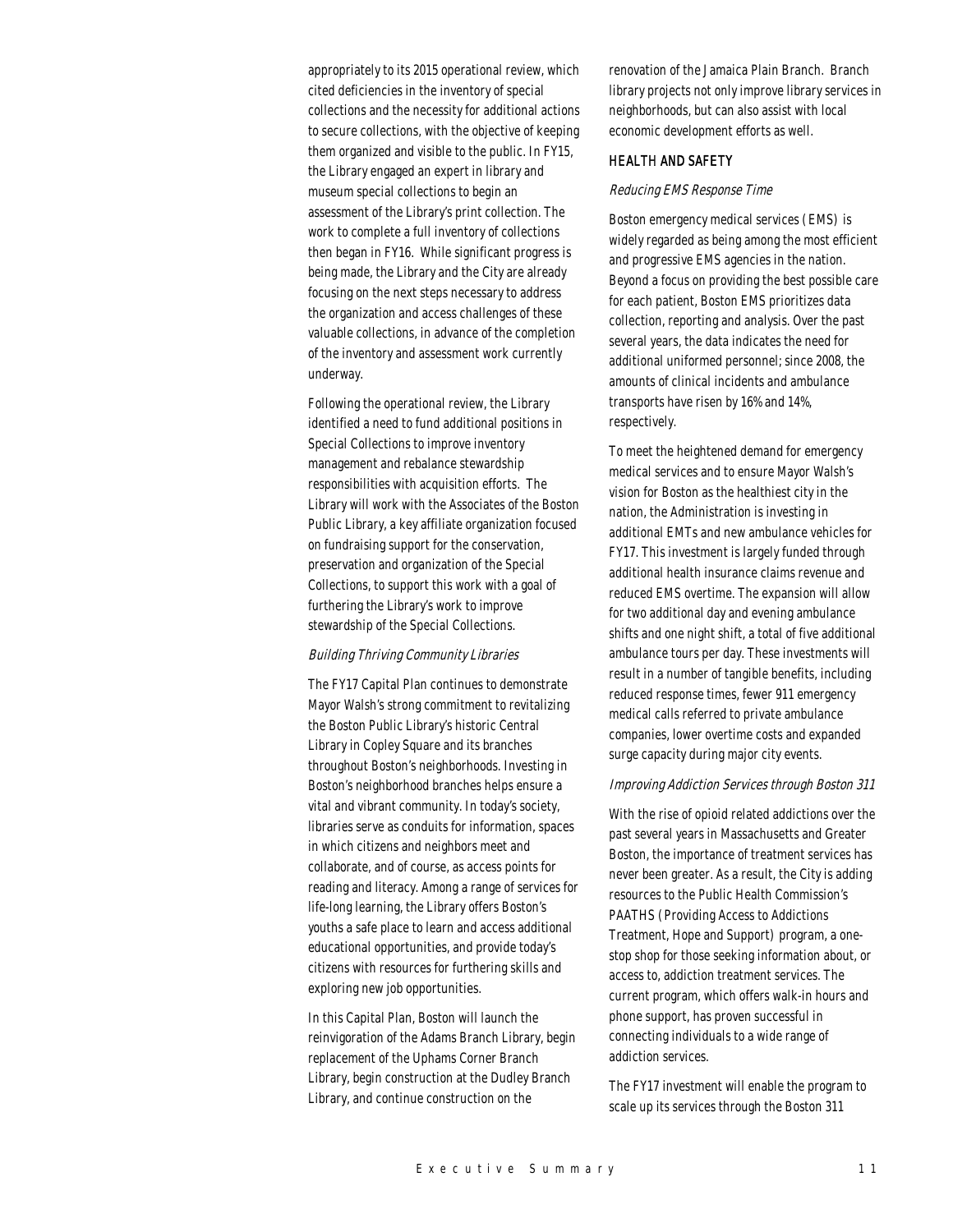service, the city's innovative and nationally recognized municipal service application. PHC projects that this expansion will increase the number of weekly PAATHS calls from 100 to 300, and consequently increase the amount of people connected to vital recovery services. To meet this anticipated demand, the investment includes the hiring of full time clinicians to provide advice, referral, and counseling via phone at the PAATHS program. Clinicians will take calls from Boston 311 and triage clients to the appropriate services.

# Enhancing Community Center Hours and Programming

As the Walsh Administration evaluated Boston Centers for Youth and Families programing, they found that there were opportunities to expand operating hours in key stand-alone community centers to better meet community needs. Many centers throughout the City close in the early evening, leaving few accessible options for youth to engage in productive and safe activity. Similarly, there are limited weekend hours at the centers for youth. In addition, BCYF faced strong interest from seniors for programing tailored to their needs.

To fill these gaps with existing resources, BCYF will redeploy their staff to dedicate the Grove Hall Community Center as a senior center, expand operating hours at all stand-alone sites, expand Saturday evening hours, enable five centers to operate 7-days per week, and allow 17 centers to operate 6-days per week. The changes in program hours and staffing redeployment planned for BCYF will result in centers that are better equipped to provide quality programming for all residents, especially seniors and youth.

# Revitalizing Fire Engines and Ladders

The Fire Department's operational review identified several needed improvements to existing fleet operations, including updated long and short-term fleet replacement plans. The department has worked to identify opportunities for improvement and outline concrete plans for success. In FY17, Boston will launch a revamped apparatus replacement plan. As part of the plan to replace 48% of the fleet within 4 years, and 78% within 8 years, the department will acquire 15 new apparatus in FY17. This is the first year of a longterm plan to promote firefighter safety and improve the state of apparatus.

In FY17, the City will also ensure appropriate staffing levels in the repair shop, as well as provide new resources to capture revenue for warranty repairs that is currently being lost. In concert with Mayor Walsh's focus on data-driven decision making, the Fire Department is exploring updated fleet management software, as well as improvements to its fuel dispensing system to better analyze their performance going forward.

# INNOVATION AND DATA

## Modernizing Public Safety

A focus on innovation is not only a hallmark of the Walsh administration, but a requirement for a successful modern public safety agency. To that end, the public safety cabinet has several ongoing initiatives to take advantage of new technologies. In 2016 the Police Department will look to begin a pilot program for police body cameras. FY17 will also be the second year of the Police Department's radio upgrade project. Started in FY16, this is a five year capital project that upgrades both front and back end equipment and technologies. Finally, Police will also upgrade their E-9-1-1 recording system. The current analog system is at the end of its useful life; an upgrade will allow BPD to support the State's new Next Generation 9- 1-1 system.

Based on recommendations from their operational review, the Fire Department is upgrading several outdated paper-based systems. The implementation of new scheduling software initiated in FY16 will continue into FY17. Combined with an additional module in the department's CAD system, in FY17 incident commanders will have at their fingertips which firefighters are on shift and which are on scene at every fire incident.

# Connect all Boston Public Schools to the City's fiber network

The City of Boston's Department of Innovation and Technology operates a fiber optic network (BoNet) that connects city buildings, schools, libraries, and public safety facilities. This network supports internet connectivity, public safety radio systems, Voice-over-IP phones, traffic signal management, traffic and surveillance cameras,